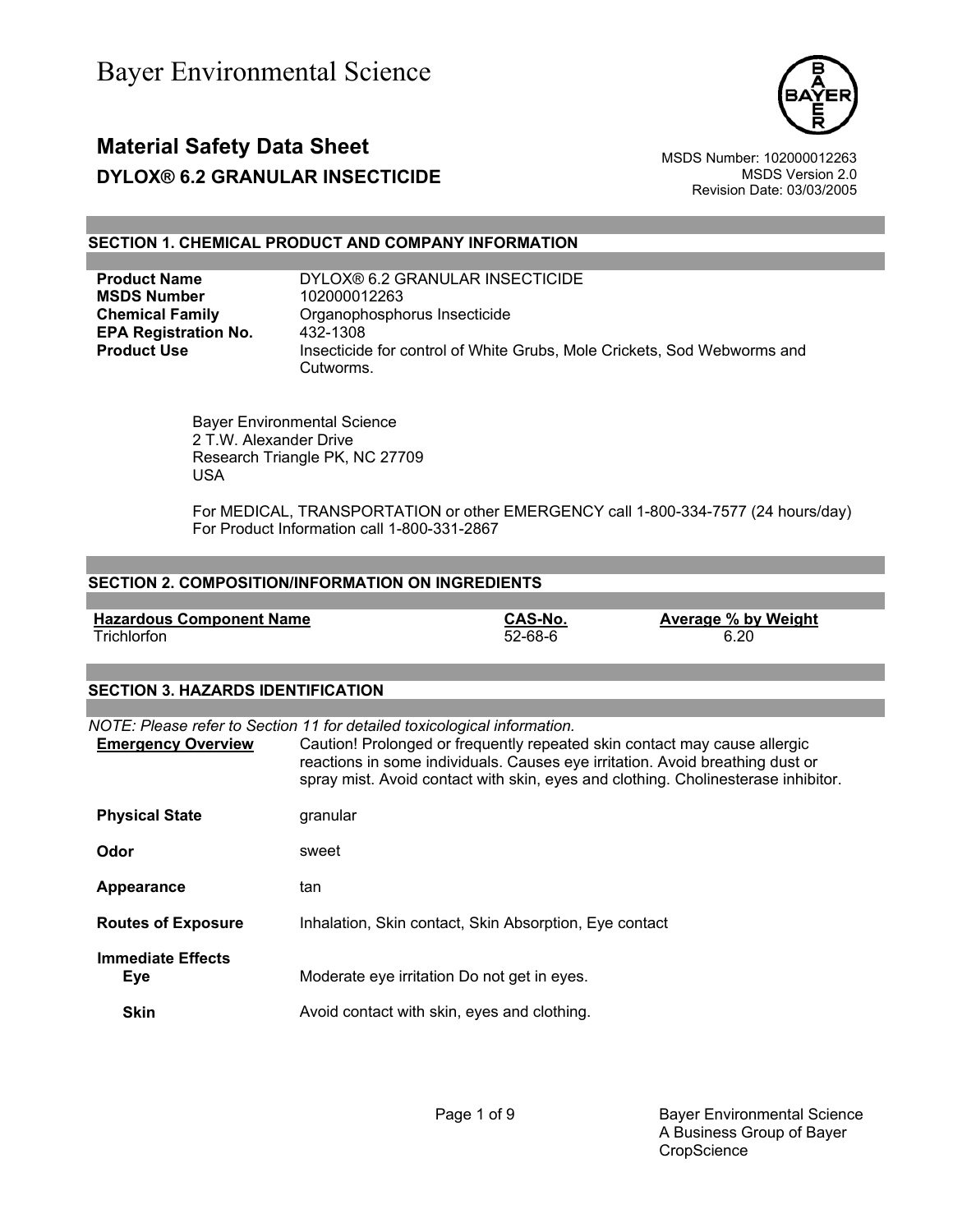

# **Material Safety Data Sheet**<br>DYLOX® 6.2 GRANULAR INSECTICIDE MSDS Number: 102000012263 **DYLOX® 6.2 GRANULAR INSECTICIDE**

| Ingestion                                                  | Harmful if swallowed. Do not take internally.                                                                                                                                                                                                                            |
|------------------------------------------------------------|--------------------------------------------------------------------------------------------------------------------------------------------------------------------------------------------------------------------------------------------------------------------------|
| <b>Inhalation</b>                                          | Do not breathe dust.                                                                                                                                                                                                                                                     |
| <b>Chronic or Delayed</b><br>Long-Term                     | This product is not listed by NTP, IARC or regulated as a carcinogen by OSHA.                                                                                                                                                                                            |
| <b>Medical Conditions</b><br><b>Aggravated by Exposure</b> | No specific medical conditions are known which may be aggravated by exposure<br>to this product. Any disease, medication or prior exposure which reduces normal<br>cholinesterase activity may increase susceptibility to the toxic effects of the<br>active ingredient. |

| <b>SECTION 4. FIRST AID MEASURES</b>                             |                                                                                                                                                                                                                                                                                                                                                                                                  |  |
|------------------------------------------------------------------|--------------------------------------------------------------------------------------------------------------------------------------------------------------------------------------------------------------------------------------------------------------------------------------------------------------------------------------------------------------------------------------------------|--|
|                                                                  |                                                                                                                                                                                                                                                                                                                                                                                                  |  |
| <b>General</b>                                                   | Have the product container or label with you when calling a poison control center<br>or doctor or going for treatment.                                                                                                                                                                                                                                                                           |  |
|                                                                  | This product causes reversible cholinesterase inhibition. Repeated overexposure<br>may cause more severe cholinesterase inhibition with more pronounced signs<br>and symptoms. Inhalation, dermal absorption or ingestion of this material may<br>result in systemic in toxication due to inhibition of the enzyme cholinesterase.<br>Symptoms of poisoning may only appear several hours later. |  |
| Eye                                                              | Hold eye open and rinse slowly and gently with water for 15-20 minutes.<br>Remove contact lenses, if present, after the first 5 minutes, then continue rinsing<br>eye. Call a poison control center or doctor for treatment advice.                                                                                                                                                              |  |
| <b>Skin</b>                                                      | Wash off immediately with plenty of water for at least 15 minutes. Remove<br>contaminated clothing and shoes. Call a poison control center or doctor for<br>treatment advice.                                                                                                                                                                                                                    |  |
| Ingestion                                                        | Never give anything by mouth to an unconscious person. DO NOT induce<br>vomiting unless directed to do so by a physician or poison control center. Have<br>person sip a glass of water if able to swallow. Call a poison control center or<br>doctor immediately for treatment advice.                                                                                                           |  |
| Inhalation                                                       | If person is not breathing, call 911 or an ambulance, then give artificial<br>respiration, preferably mouth-to-mouth if possible. Call a poison control center or<br>doctor for further treatment advice. Take affected person to fresh air.                                                                                                                                                     |  |
| <b>Notes to Physician</b><br><b>Signs and</b><br><b>Symptoms</b> | The symptoms of cholinesterase inhibition include:                                                                                                                                                                                                                                                                                                                                               |  |
|                                                                  | nausea                                                                                                                                                                                                                                                                                                                                                                                           |  |
|                                                                  | salivation                                                                                                                                                                                                                                                                                                                                                                                       |  |
|                                                                  | lachrymation                                                                                                                                                                                                                                                                                                                                                                                     |  |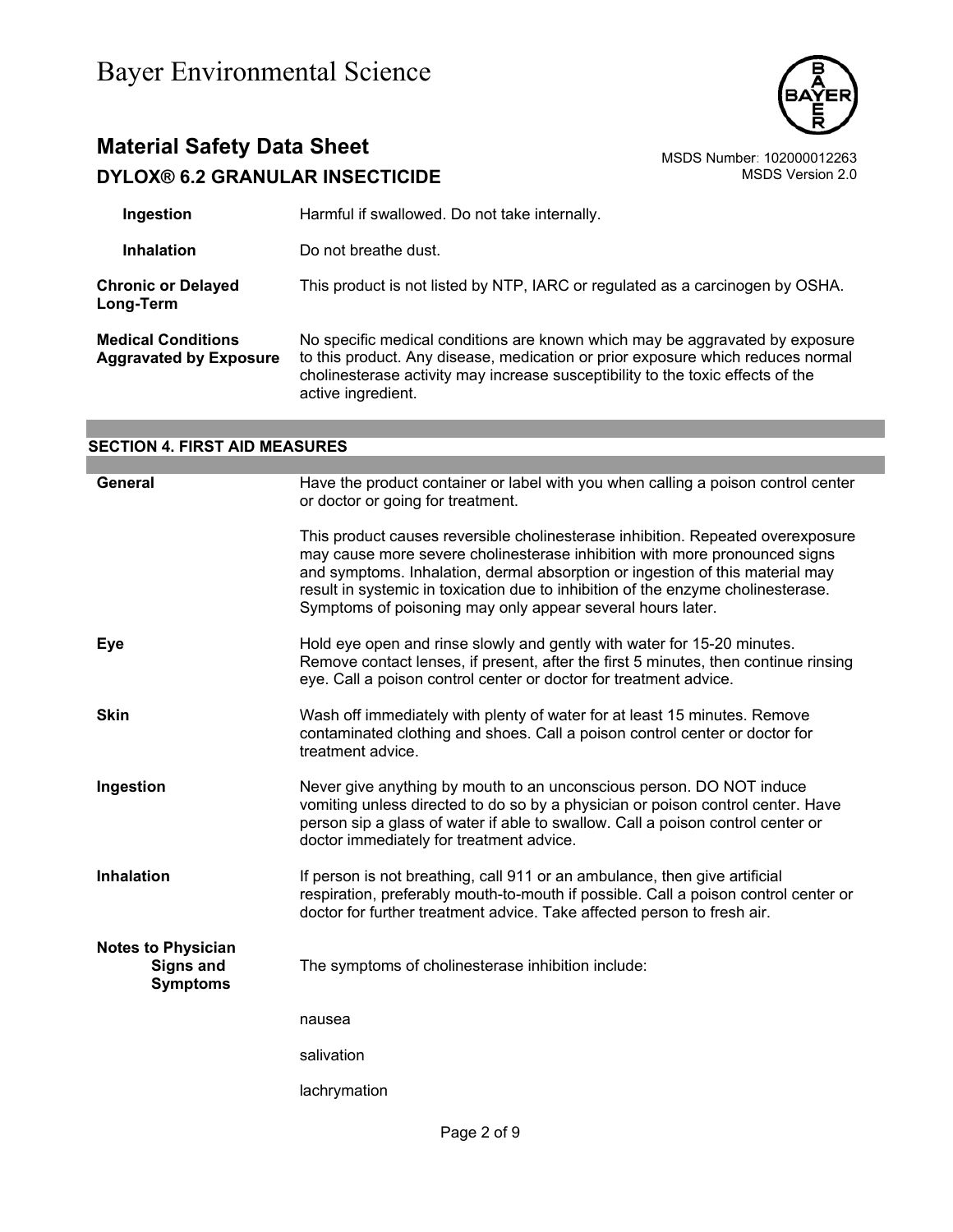

### **Material Safety Data Sheet** Material Safety Data Sheet<br>102000012263 MSDS Number: 102000012263<br>1.0 MSDS Version 2.0 **DYLOX® 6.2 GRANULAR INSECTICIDE**

blurred vision

constriction of pupils

**Hazards** Cholinesterase inhibitor. Allow no further exposure to any cholinesterase inhibitor until full recovery is assured.

**Treatment** 2-PAM is also antidotal and may be administered in conjunction with atropine. ANTIDOTE: Administer atropine sulfate in large theapeutic doses. Repeat as necessary to the point of tolerance.

| <b>SECTION 5. FIRE FIGHTING MEASURES</b>    |                                                                                                                                                                                                                                                                             |  |
|---------------------------------------------|-----------------------------------------------------------------------------------------------------------------------------------------------------------------------------------------------------------------------------------------------------------------------------|--|
|                                             |                                                                                                                                                                                                                                                                             |  |
| <b>Flash Point</b>                          | not applicable                                                                                                                                                                                                                                                              |  |
| <b>Suitable Extinguishing</b><br>Media      | water                                                                                                                                                                                                                                                                       |  |
| <b>Fire Fighting</b><br><b>Instructions</b> | Keep out of smoke. Fight fire from upwind position. Equipment or materials<br>involved in pesticide fires may become contaminated. Cool closed containers<br>exposed to fire with water spray. Do not allow run-off from fire fighting to enter<br>drains or water courses. |  |
|                                             | In the event of fire, wear self-contained breathing apparatus.                                                                                                                                                                                                              |  |

### **SECTION 6. ACCIDENTAL RELEASE MEASURES**

| <b>Methods for Cleaning Up</b> | Keep unnecessary people away, isolate hazard area and deny entry. Avoid<br>contact with spilled product or contaminated surfaces.                                                                                                                                                                                                                                                                                |
|--------------------------------|------------------------------------------------------------------------------------------------------------------------------------------------------------------------------------------------------------------------------------------------------------------------------------------------------------------------------------------------------------------------------------------------------------------|
| <b>Additional Advice</b>       | Rinse with water. Avoid dust formation. Place in covered container for reuse or<br>disposal. Contaminated soil may have to be removed and disposed. Use<br>recommended protective equipment while carefully sweeping up spilled material.<br>Scrub contaminated area with detergent and bleach solution. Do not allow<br>material to enter streams, sewers, or other waterways or contact vegetation.<br>Repeat. |

### **SECTION 7. HANDLING AND STORAGE**

| <b>Handling Procedures</b> | Handle and open container in a manner as to prevent spillage.       |  |
|----------------------------|---------------------------------------------------------------------|--|
|                            | Do not get in eyes, on skin, or on clothing.                        |  |
| <b>Storing Procedures</b>  | Do not contaminate water, food, or feed by storage or disposal.     |  |
|                            | Store in a cool, dry place and in such a manner as to prevent cross |  |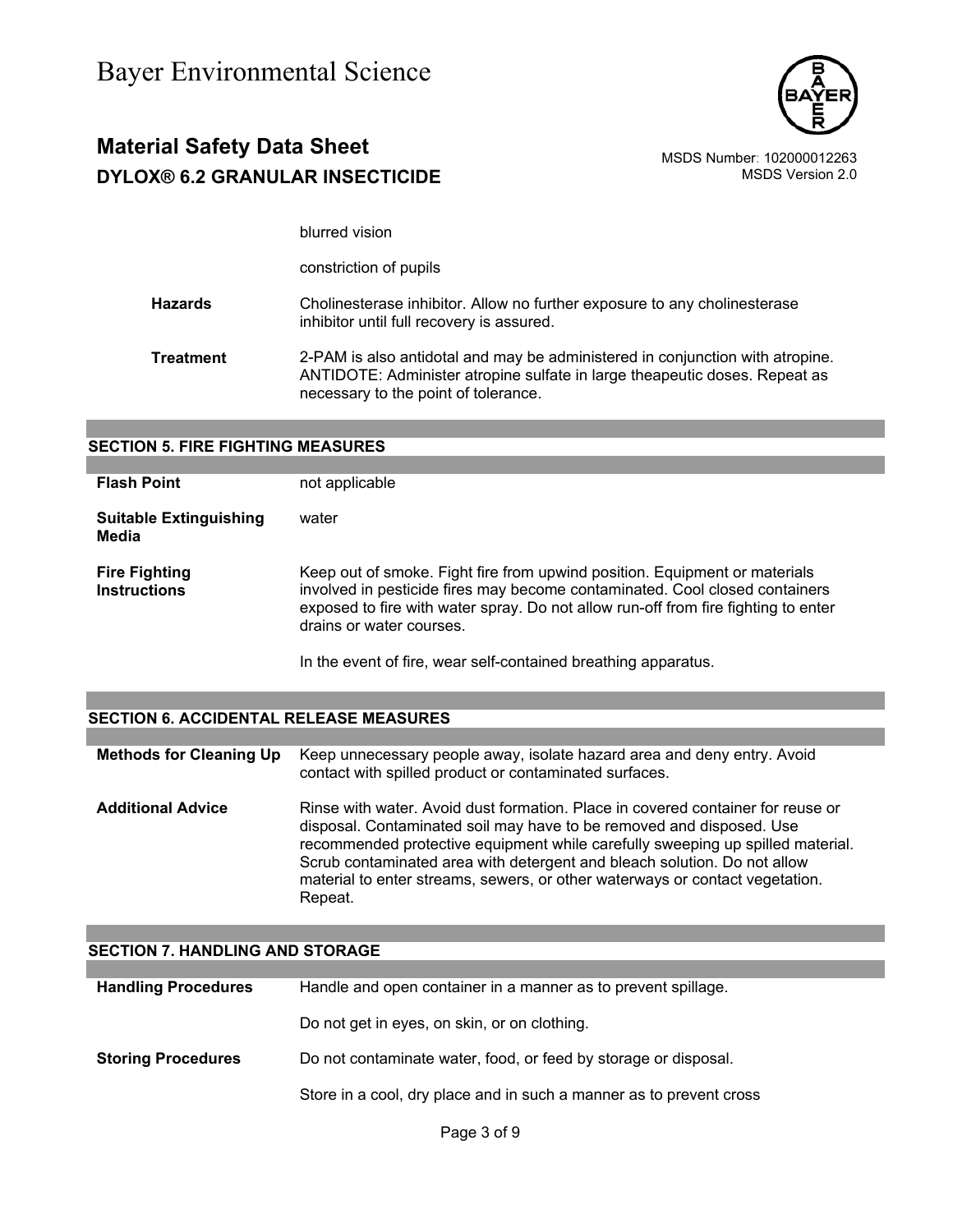

# **Material Safety Data Sheet** Material Safety Data Sheet MSDS Number: 102000012263 **DYLOX® 6.2 GRANULAR INSECTICIDE** MSDS Version 2.0

contamination with other pesticides, fertilizers, food, and feed. Store in original container and out of the reach of children, preferably in a locked storage area.

**Work/Hygienic Procedures** Wash hands thoroughly with soap and water after handling and before eating, drinking, chewing gum, using tobacco, or using the toilet.

Remove and wash contaminated clothing before re-use.

**Min/Max Storage Temperatures** The 30 day temperature average is not to exceed 100°F.

### **SECTION 8. EXPOSURE CONTROLS / PERSONAL PROTECTION**

| <b>Engineering Controls</b>           | Use with local exhaust ventilation.                                                               |                                  |     |                                                                          |            |
|---------------------------------------|---------------------------------------------------------------------------------------------------|----------------------------------|-----|--------------------------------------------------------------------------|------------|
| <b>Eye/Face Protection</b>            | Safety glasses with side-shields<br>or<br>goggles                                                 |                                  |     |                                                                          |            |
| <b>Hand Protection</b>                | Suitable chemical resistant gloves                                                                |                                  |     |                                                                          |            |
| <b>Body Protection</b>                | Long-sleeved shirt and long pants<br>Shoes plus socks                                             |                                  |     |                                                                          |            |
| <b>General Protection</b>             | In case of contact, immediately flush eyes or skin with plenty of water fo clothing<br>and shoes. |                                  |     |                                                                          |            |
|                                       | instructions.                                                                                     |                                  |     | Educate and train employees in safe use of the product. Follow all label |            |
| <b>Exposure Limits</b><br>Trichlorfon | $52 - 68 - 6$                                                                                     | <b>ACGIH</b><br>Form of Exposure | TWA | Inhalable fraction.                                                      | 1 mg/m $3$ |

### **SECTION 9. PHYSICAL AND CHEMICAL PROPERTIES**

| Appearance            | tan                         |
|-----------------------|-----------------------------|
| <b>Physical State</b> | granular                    |
| Odor                  | sweet                       |
| pH                    | 4.6 (1% in distilled water) |
| <b>Bulk Density</b>   | 30 - 35 lbs/cu-ft           |

### **SECTION 10. STABILITY AND REACTIVITY**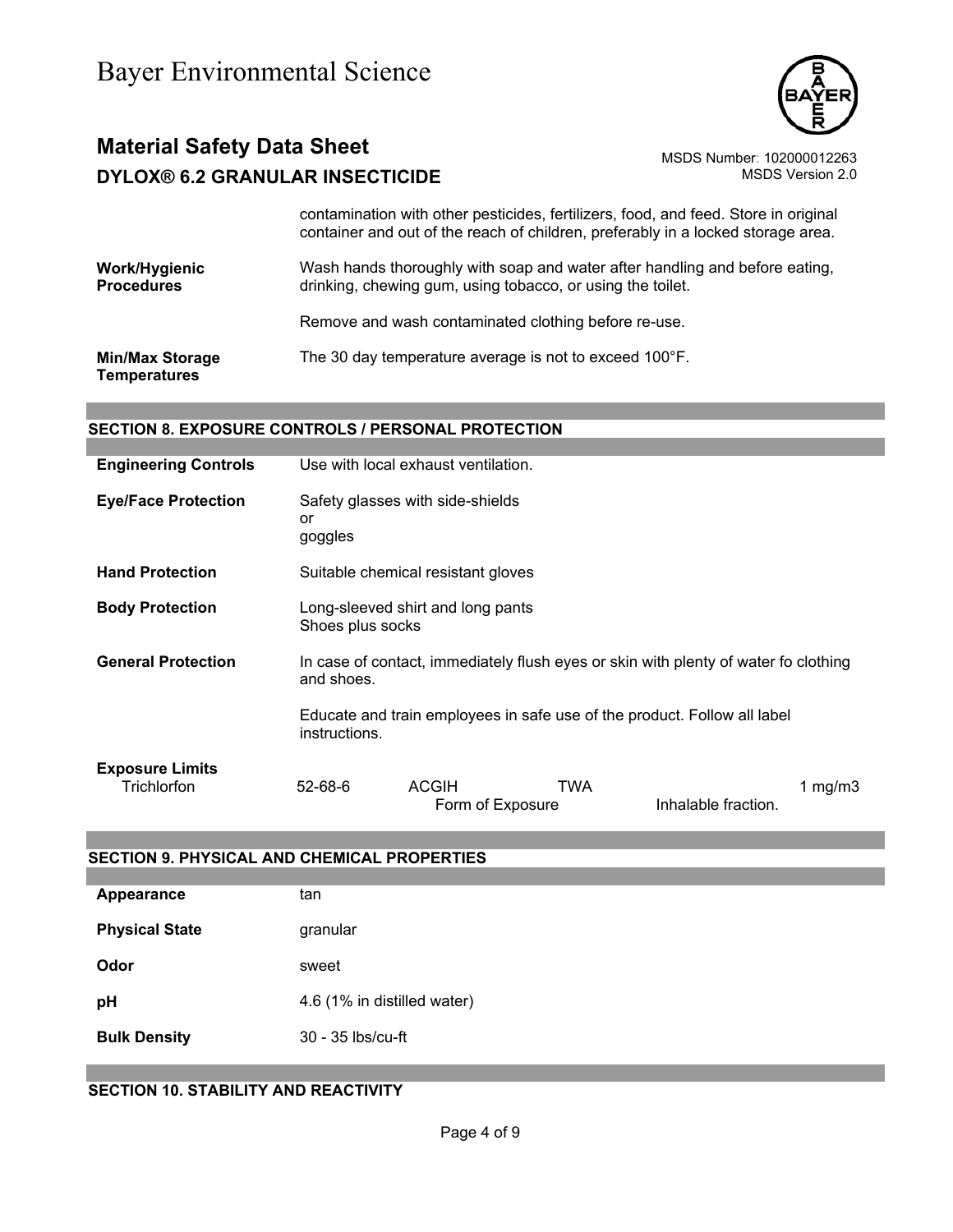### **Material Safety Data Sheet**<br>102000012263 MSDS Number: 102000012263<br>10.0 MSDS Version 2.0 **DYLOX® 6.2 GRANULAR INSECTICIDE**



| <b>Chemical Stability</b>                         | Stable                                                                                   |
|---------------------------------------------------|------------------------------------------------------------------------------------------|
| <b>Conditions to Avoid</b>                        | Exposure to moisture.<br>Sustained temperatures above 100°F.                             |
| Incompatibility                                   | strong oxidizing agents<br>bases<br>alkaline                                             |
| <b>Hazardous</b><br><b>Decomposition Products</b> | Phosphorus pentoxide (P2O5)<br>Chloral<br>Dimethyl hydrogen phosphite<br>Carbon monoxide |
| <b>Hazardous Reactions</b>                        | Will not occur.                                                                          |

### **SECTION 11. TOXICOLOGICAL INFORMATION**

Only acute studies have been performed on this product as formulated. The non-acute information pertains to the active ingredient, trichlorfon.

| male rat: $LD50: > 5,100$ mg/kg                                                                                                                                                                                                                                                                                                                                                                                                                                                                                                                                             |  |
|-----------------------------------------------------------------------------------------------------------------------------------------------------------------------------------------------------------------------------------------------------------------------------------------------------------------------------------------------------------------------------------------------------------------------------------------------------------------------------------------------------------------------------------------------------------------------------|--|
| female rat: $LD50: > 5,000$ mg/kg                                                                                                                                                                                                                                                                                                                                                                                                                                                                                                                                           |  |
| male/female rat: $LD50: > 5,000$ mg/kg                                                                                                                                                                                                                                                                                                                                                                                                                                                                                                                                      |  |
| male/female rat: LC50: 4-hr exposure to dust: $> 2$ mg/l<br><b>Acute Inhalation Toxicity</b><br>(extrapolated based on EPA's assessment of the inhalation hazard of DYLOX<br>5% Granular Bait)                                                                                                                                                                                                                                                                                                                                                                              |  |
| male/female rat: $LCS0:$ > 2 mg/l<br>Exposure time: 1 h<br><b>Exposure to Dust</b>                                                                                                                                                                                                                                                                                                                                                                                                                                                                                          |  |
| rabbit: No skin irritation                                                                                                                                                                                                                                                                                                                                                                                                                                                                                                                                                  |  |
| rabbit: Mild eye irritation                                                                                                                                                                                                                                                                                                                                                                                                                                                                                                                                                 |  |
| guinea pig: Non-sensitizing                                                                                                                                                                                                                                                                                                                                                                                                                                                                                                                                                 |  |
| In a 3-week inhalation study, rats were exposed to trichlorfon at aerosol<br>concentrations of 12.7, 35.4 or 103.5 mg/m3 for 6 hours/day, 5 days/week.<br>Cholinesterase inhibition occurred in animals at concentrations of 35.4 mg/m3<br>and greater. The no-observed-effect-level (NOEL) was 12.7 mg/m3. In a 3 week<br>dermal toxicity study, rabbits were treated with trichlorfon at levels of 100, 300 or<br>1000 mg/kg for 6 hours/day, 5 days/week. The only effect observed was<br>erythrocyte cholinesterase inhibition. Under the conditions of this study, the |  |
|                                                                                                                                                                                                                                                                                                                                                                                                                                                                                                                                                                             |  |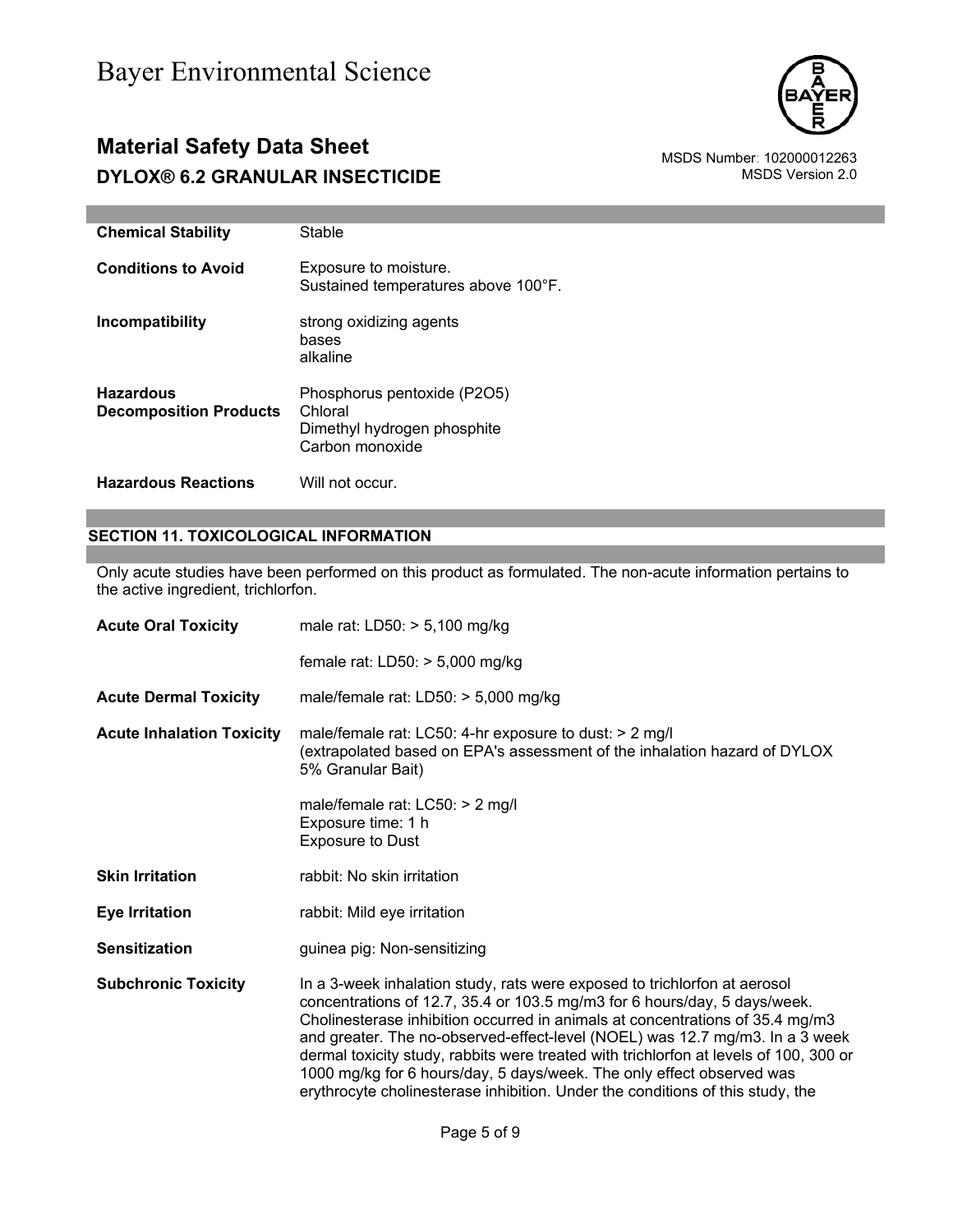

### **Material Safety Data Sheet** Material Safety Data Sheet<br>102000012263 MSDS Number: 102000012263<br>1.0 MSDS Version 2.0 **DYLOX® 6.2 GRANULAR INSECTICIDE**

NOEL was 100 mg/kg.

**Chronic Toxicity** Trichlorfon was adminstered by oral gavage to Rhesus monkeys at doses of 0.2, 1.0 or 5.0 mg/kg, 6 days/week for 10 years. Effects observed included reduced body weight gain, cholinesterase inhibition and anemia (reductions in hematocrit, hemoglobin and erythrocyte counts). The NOEL for cholinesterase inhibition was 0.2 mg/kg. Excluding cholinesterase inhibition, the overall NOEL was 1.0 mg/kg. In chronic feeding using rats, trichlorfon was administered for 2 years at dietary concentrations ranging from 100 to 2500 ppm. Effects observed at the high dose of these studies included decreased body weight gain and feed consumptions, cholinesterase inhibition, anemia, hypercholesterolemia, nonglandular gastritis, duodenal hyperplasia, increased liver and kidney weights, and histopathological changes in the lung and kidney. The dose of 2500 ppm was a dose considered to exceed the maximum tolerated dose (MTD). The overall NOEL from these studies was 100 ppm.

### **Assessment Carcinogenicity**

Trichlorfon was investigated for carcinogenicity in chronic feeding studies using rats and mice at maximum levels of 2500 and 2700 ppm, respectively. There was no evidence of carcinogenic potential observed in either species.

| <b>ACGIH</b><br>Trichlorfon<br><b>NTP</b><br>None.         |                                                                                                                                                                                                                                                                                                                                                                                                                                                                                                                                                                                | $52 - 68 - 6$ | Group A4                                                                                                                                                                                                                                                                                                                                                                                                                                                                                                                                                                                                                                                                                                                                                                                                                                                                                |  |
|------------------------------------------------------------|--------------------------------------------------------------------------------------------------------------------------------------------------------------------------------------------------------------------------------------------------------------------------------------------------------------------------------------------------------------------------------------------------------------------------------------------------------------------------------------------------------------------------------------------------------------------------------|---------------|-----------------------------------------------------------------------------------------------------------------------------------------------------------------------------------------------------------------------------------------------------------------------------------------------------------------------------------------------------------------------------------------------------------------------------------------------------------------------------------------------------------------------------------------------------------------------------------------------------------------------------------------------------------------------------------------------------------------------------------------------------------------------------------------------------------------------------------------------------------------------------------------|--|
| <b>IARC</b><br>Trichlorfon<br><b>OSHA</b><br>None.         |                                                                                                                                                                                                                                                                                                                                                                                                                                                                                                                                                                                | $52 - 68 - 6$ | Overall evaluation: 3                                                                                                                                                                                                                                                                                                                                                                                                                                                                                                                                                                                                                                                                                                                                                                                                                                                                   |  |
| <b>Reproductive &amp;</b><br><b>Developmental Toxicity</b> | REPRODUCTION: In a reproduction study on rats, trichlorfon was administered<br>at dietary concentrations of 150, 500 or 1750 ppm. At the maternally toxic<br>concentration of 1750 ppm, reproductive effects observed in the offspring<br>included decreased body weight gain and dilated renal pelves. Effects observed<br>in parental animals included reduced body weights, cholinesterase inhibition,<br>kidney effects, and increased organ weights for liver, lung and kidney. The<br>NOELs for parental and reproductive effects were 150 and 500 ppm,<br>respectively. |               |                                                                                                                                                                                                                                                                                                                                                                                                                                                                                                                                                                                                                                                                                                                                                                                                                                                                                         |  |
|                                                            |                                                                                                                                                                                                                                                                                                                                                                                                                                                                                                                                                                                |               | DEVELOPMENTAL TOXICITY: In a developmental toxicity study using rats,<br>trichlorfon was administered at dietary concentrations of 500, 1125 or 2500 ppm.<br>Maternal toxicity was observed at all levels testd. At 2500 ppm, there was an<br>increased incidence of developmental toxicity as indicated by delayed<br>ossification involving elements of the skull, ribs, vertebrae and pelvis, and by an<br>increased incidence of wavy, curved and/or bulbous ribs. The NOELs for<br>maternal and developmental toxicity were less than 500 and 1125 ppm,<br>respectively. When rats were administered trichlorfon by oral gavge at doses of<br>10, 30 or 100 mg/kg, there was no indication of maternal or developmental<br>toxicity. In a developmental toxicity study using rabbits, trichlorfon was<br>administered by oral gavage at doses of 10, 35 or 110 mg/kg. There was an |  |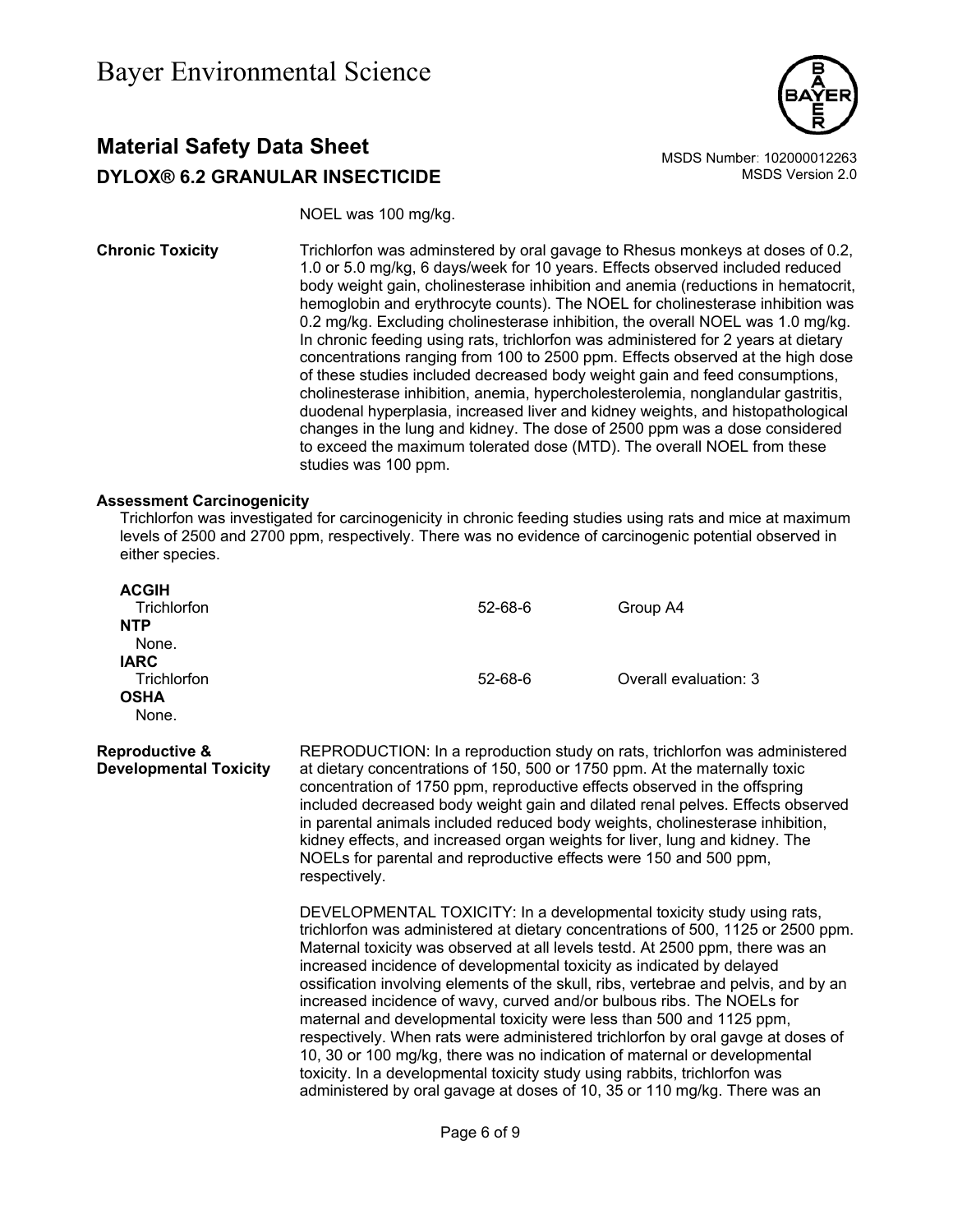

### **Material Safety Data Sheet** Material MSDS Number: 102000012263 **DYLOX® 6.2 GRANULAR INSECTICIDE MSDS** Version 2.0

increased incidence of resorptions, lagging ossifications and decreased fetal weights at the maternally toxic level of 110 mg/kg. The NOELs for maternal and developmental toxicity were 10 and 35 mg/kg, respectively.

**Neurotoxicity** In an acute oral study, hens revealed no evidence of neurotoxicity when treated with the active ingredient at dose levels up to and including 185 mg/kg (highest dose tested). In a 3 month study in which hens received the active ingredient daily at oral doses of 3, 9 or 18 mg/kg, there was no evidence of delayed neurotoxicity. In an acute neurotoxicity screening study using rats, technical grade trichlorfon was administered as a single oral dose at doses of 10, 50, or 200 mg/kg. Compound-related deaths occurred at the high-dose for both sexes. All but one of the high-dose females died on the day of treatment. All clinical signs and neurobehavioral effects observed were ascribed to acute cholinergic toxicity, occurring at dose levels that produced substantial inhibition of cholinesterase activity. There were no compound-related microscopic lesions in skeletal muscle or neural tissues of high-dose males or mid-dose females and the one surviving high-dose female. Excluding cholinergic responses, the NOEL for neurotoxicity was 200 mg/kg for males and 50 mg/kg for females. In a 13 week neurotoxicity study, technical grade trichlorfon was administered to rats at dietary concentrations of 100, 500 and 2500 ppm. Effects observed at the highdose included decreased body weights, decreased feed consumptions, perianal stains, urine stains, slightly uncoordinated righting response, reduced levels of activity, and cholinesterase inhibition (erythrocyte, plasma and brain). Microscopic examinations revealed minimal degeneration of myelin in the dorsal and ventral root fibers in cervical and lumbar regions of the spinal cord without degeneration of the axon. All clinical signs and neurobehavioral effects are ascribed to cholinergic neurotoxicity, occurring at exposure levels that produced substantial inhibition of cholinesterase activity. The minimal micropathologic findings at the high dose are not ascribed to the inhibition of cholinesterase activity. The NOEl for neurotoxicity was 500 ppm based on cholinergic effects and neuropathology. The overall NOEL was 100 ppm based on cholinesterase inhibition.

**Mutagenicity** Numerous mutagenicity studies have been conducted on trichlorfon, some of which are positive.

### **SECTION 12. ECOLOGICAL INFORMATION**

**Environmental Precautions**  Do not apply directly to water, to areas where surface water is present or to intertidal areas below the mean high water mark. This pesticide is toxic to fish, birds, and other wildlife. Apply this product only as specified on the label. Do not contaminate surface or ground water by cleaning equipment or disposal of wastes, including equipment wash water. Do not apply where runoff is likely to occur.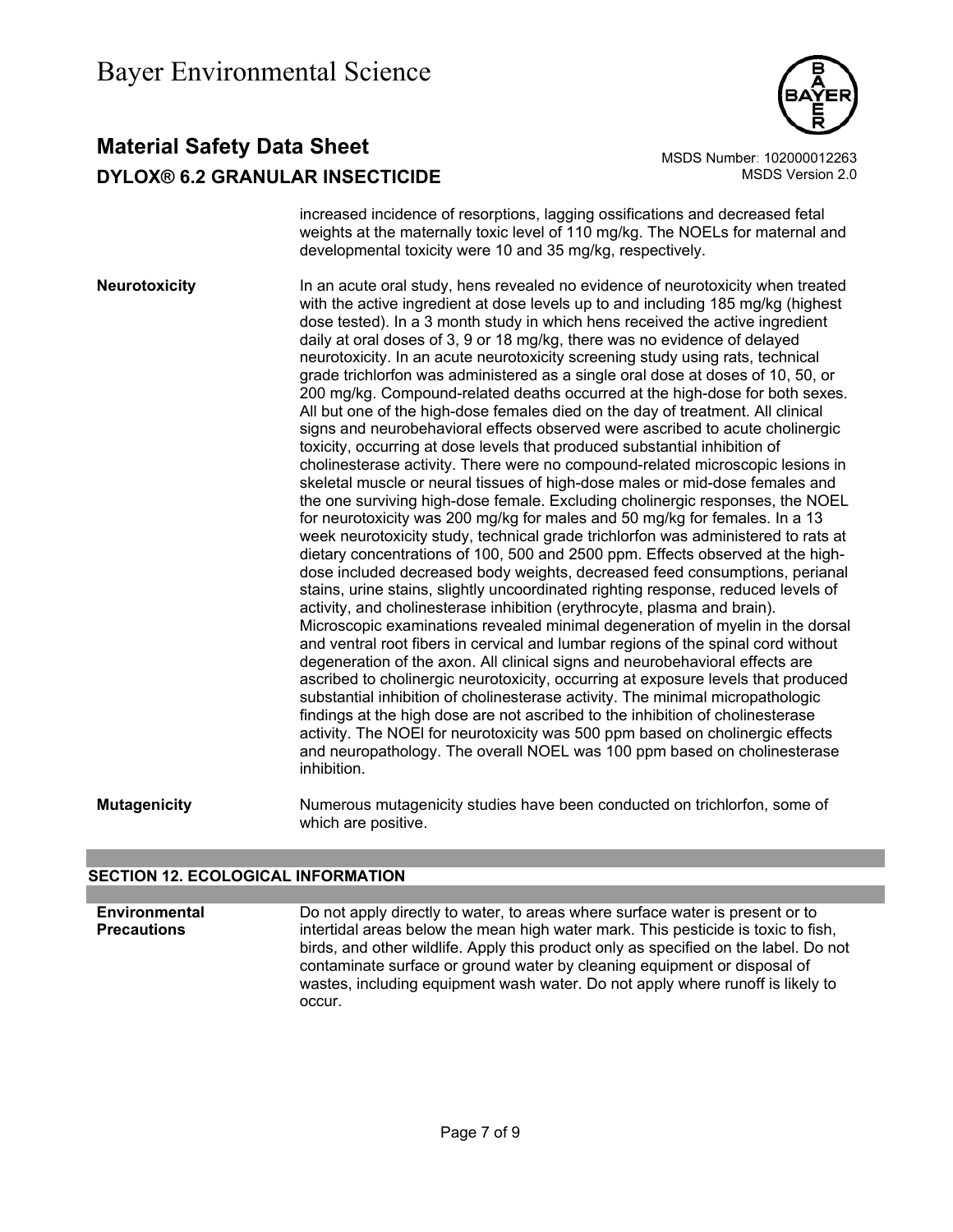



### **SECTION 13. DISPOSAL CONSIDERATIONS**

| <b>General Disposal</b>   | Wastes resulting from the use of this product may be disposed of on site or at an                                                                                                                   |
|---------------------------|-----------------------------------------------------------------------------------------------------------------------------------------------------------------------------------------------------|
| <b>Guidance</b>           | approved waste disposal facility. Pesticide Disposal:                                                                                                                                               |
| <b>Container Disposal</b> | Empty remaining contents. If burned, stay out of smoke. Then dispose of empty<br>container in a sanitary landfill or by incineration, or, if allowed by State and local<br>authorities, by burning. |

#### **SECTION 14. TRANSPORT INFORMATION**

DOT CLASSIFICATION: Not regulated for Domestic Surface Transportation

IMDG CLASSIFICATION: NON-BULK-A Max. Capacity of 450L(119 gallons)or less, or 400Kg(882 pounds) or less Not Regulated for Ocean Transport

BULK-A Max. Capacity Greater than 450L(119 gallons) or Greater than 400Kg(882 pounds) Environmentally Hazardous Substances, Solid, N.O.S.(Trichlorfon)// 9 // UN3077 // PG III // Marine Pollutant

FREIGHT CLASSIFICATION: Insecticides or Fungicides, N.O.I.; other than poison

### **SECTION 15. REGULATORY INFORMATION**

**EPA Registration No.** 432-1308

#### **US Federal Regulations**

**TSCA list** None. **US. Toxic Substances Control Act (TSCA) Section 12(b) Export Notification (40 CFR 707, Subpt D)** None. **SARA Title III - Section 302 - Notification and Information** None. **SARA Title III - Section 313 - Toxic Chemical Release Reporting**

Trichlorfon 52-68-6 1.0%

### **US States Regulatory Reporting**

#### **CA Prop65**

This product does not contain any substances known to the State of California to cause cancer.

This product does not contain any substances known to the State of California to cause reproductive harm.

| US State Right-To-Know Ingredients |         |                    |
|------------------------------------|---------|--------------------|
| Trichlorfon                        | 52-68-6 | CA, CT, IL, NJ, PA |